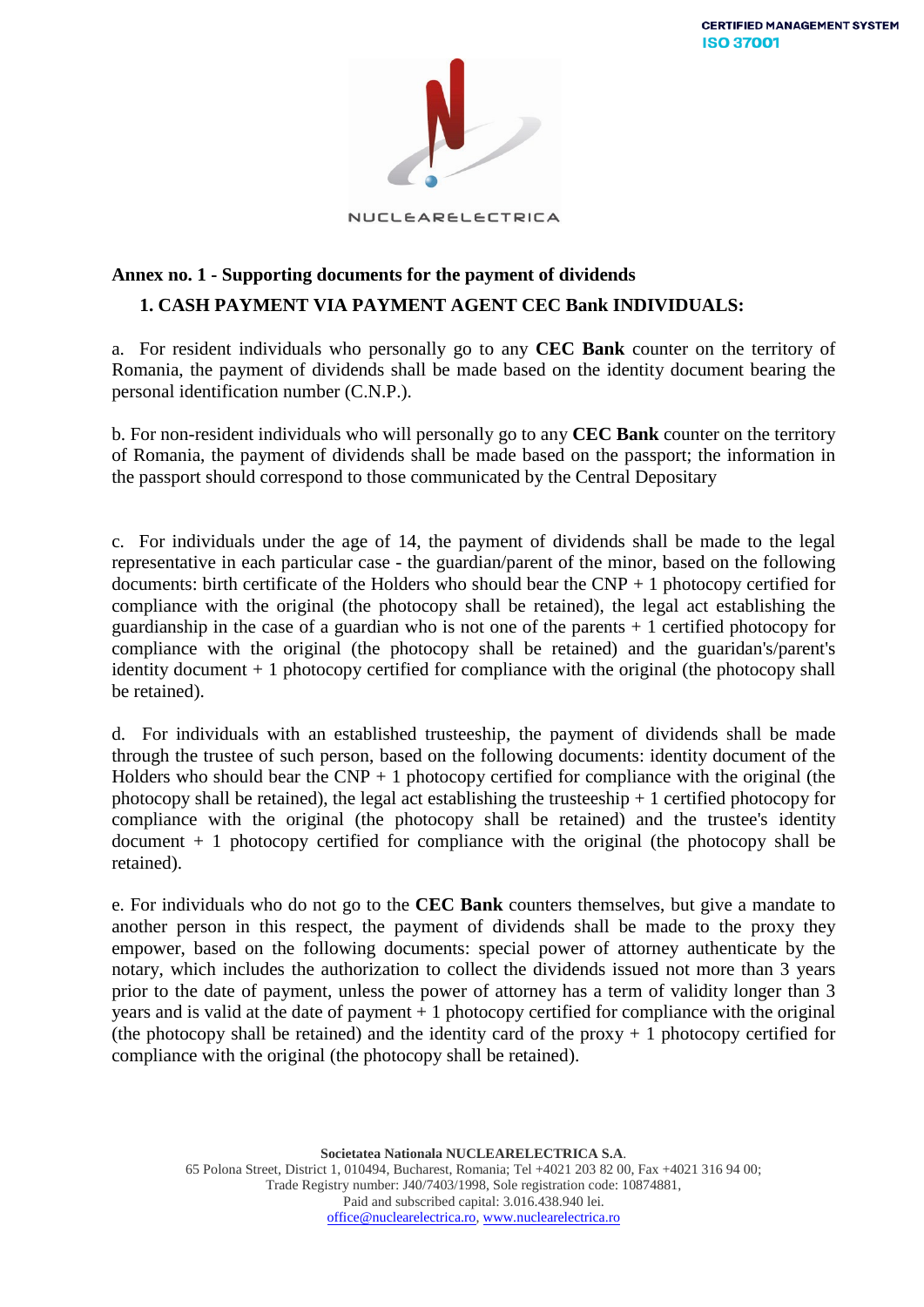f. In compliance with the new legal provisions, payments will not be processed based on certificates of inheritance nor to those shareholders whose identification data from the documents submitted at the counter do not match those of the Paying Agent's records and received from the Central Depository. In the event that in the SNN Register of Shareholders, as of June 8, 2021, deceased persons are included, the dividends shall only be paid following the request by the heir(s) and the registration by the Central Depository of the direct transfer of ownership for the financial instruments as an effect of the succession, in compliance with the applicable Legal Regime, as well as after updating the data in the paying agent's records, following the request of the Central Depository. Should the shareholder not be found in the shareholders database held by the **CEC Bank** paying agent, the former shall be asked to contact the Central Depositary in order to remedy this problem.

*According to the legislation in force, any cash withdrawal for amounts higher than or equal to RON 5,000 is notified to the Bank 24 hours in advance, no later than 12:00 on the day prior to the cash withdrawal day.* 

## **2. PAYMENT BY BANK TRANSFER VIA THE CENTRAL DEPOSITARY**

2.1. Shareholders who are individuals, either personally or through a legal or conventional representative, shall submit to the Central Depository (at least 4 business days prior to the date of payment) the IBAN code collection form, specifying the bank and account (IBAN code) opened on the name of the shareholder; the template is available on the website of the Central Depositary (www.depozitarulcentral.ro), accompanied by:

- $\triangleright$  copy of the valid identity document in which the personal identification number is clearly legible - certified by the holder as a "**certified true copy**"; as well as information regarding the telephone/fax number and the e-mail address
- $\triangleright$  statement of account or a document issued by the bank (signed and stamped) confirming the existence of the account on the name of the shareholder, specifying the IBAN code, **in original**;
- $\triangleright$  copy of the documents certifying the capacity of the signatory of the application as a legal or conventional representative, if applicable - certified by the holder as a "certified true copy";
- $\triangleright$  Shareholders who are non-resident individuals wishing to apply the more favorable provisions of the Double Taxation Convention concluded between Romania and their country of residence should submit the certificate of tax residence for the year in which the dividends are paid, within the term of validity, in original or certified copy with apostille/with superlegalization, if the case may be, accompanied by an authorized translation, as well as contact details for any clarifications regarding the certificates of tax residence.

2.2. Shareholders who are legal entities, either personally or through a legal or conventional representative, shall submit to the Central Depository the IBAN code collection form, specifying the bank and account (IBAN code) opened on the name of the shareholder; the template is available on the website of the Central Depositary (www.depozitarulcentral.ro), accompanied by:

 copy of the certificate of incorporation - certified by the holder as a "**certified true copy**";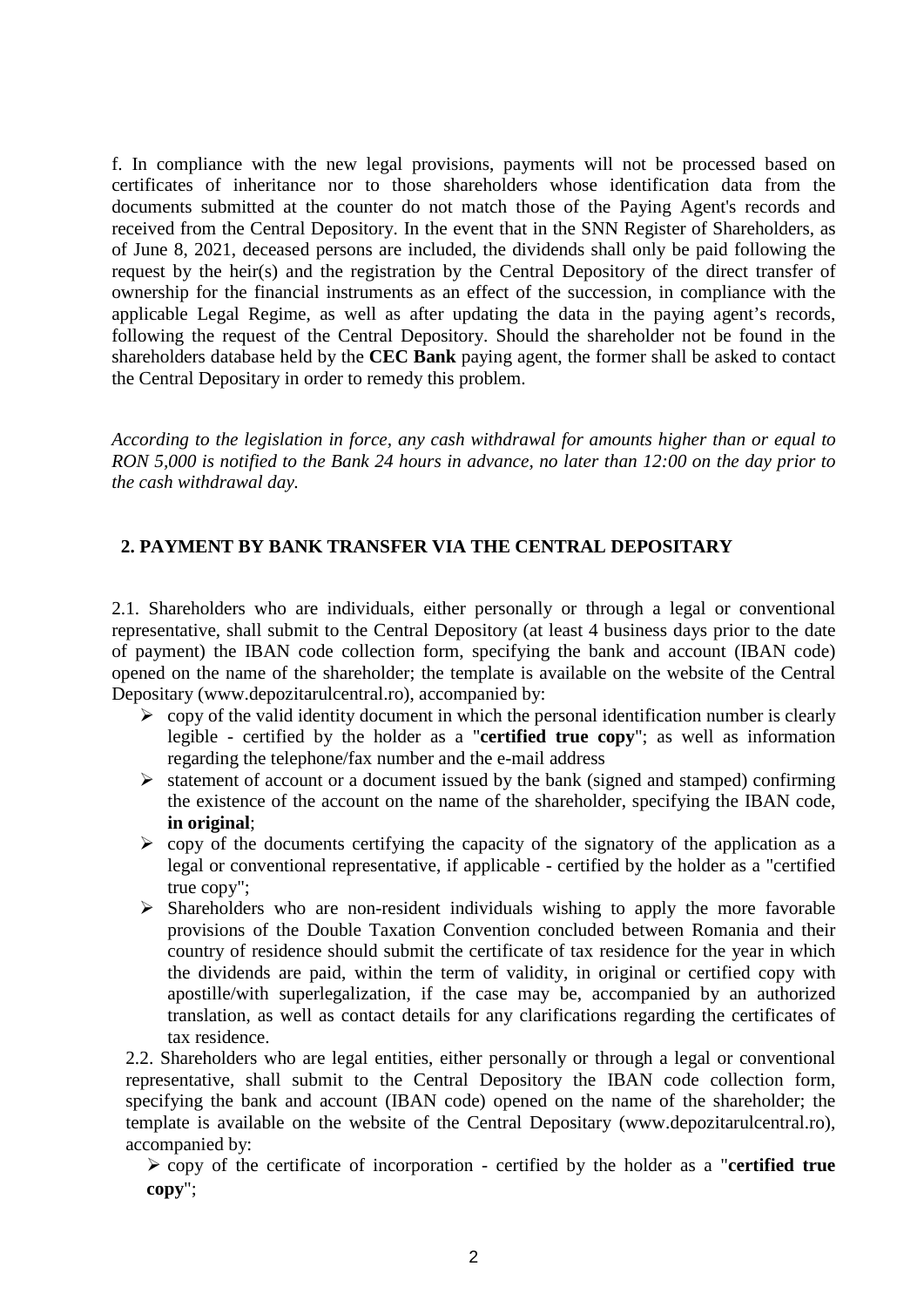$\triangleright$  copy of the document certifying the capacity of legal representative of the company (confirmation of company details issued by the trade register/equivalent entity - for the entities of foreign nationality) - certified by the holder as a "**certified true copy**";

 $\triangleright$  copy of the documents certifying the capacity of conventional representative of the signatory of the application, if applicable - certified by the holder as a "**certified true copy**";

 $\triangleright$  statement of account or a document issued by the bank (signed and stamped) confirming the existence of the account on the name of the holder - legal entity, specifying the IBAN code, **in original**;

 $\triangleright$  Shareholders who are non-resident legal entities/other entities wishing to apply the more favorable provisions of the Double Taxation Convention concluded between Romania and their country of residence should submit the certificate of tax residence for the year in which the dividends are paid, within the term of validity, in original or certified copy with apostille/with superlegalization, if the case may be, accompanied by an authorized translation, as well as contact details for any clarifications regarding the certificates of tax residence.

- 3. In the case of **PENSION FUNDS**, the following documents shall be submitted to the issuer:
	- $\triangleright$  copy of the identity card of the legal representative of the fund management company within the term of validity - identity card/document bearing the CNP for Romanian citizens or passport bearing the identification number for foreign citizens;
	- $\geq$  copy of the confirmation of company details for the fund management company/other equivalent document, not older than 3 months, mentioning the legal representative of the fund management company;
	- $\triangleright$  copy of the certificate of incorporation/other equivalent document for the fund management company;
	- $\triangleright$  a copy of the regulator's decision certifying the authorization of the fund management company and the pension fund;
	- $\triangleright$  for non-residents: certificate of tax residence, in original or in certified copy, within the term of validity, with an appostile/superlegalization, as the case may be, accompanied by a certified translation into Romanian, an affidavit of the legal representative of the fund management company certifying that the authorization of the fund management company and of the pension fund is valid at the time of payment and, if available, information on the official website of the home regulator in the home country where the status of pension fund may be checked.

 4. For **INVESTMENT FUNDS** with no legal personality, classified as such under the regulations on the market capital in Romania, the following documents shall be submitted to the issuer:

- $\triangleright$  An affidavit signed by the legal representative/investment fund, whereby the following are declared:
- type of investment fund (open investment fund/closed investment fund)
- the fact that the investment fund does not have legal personality;
- fund identification data, namely: sole identification/registration code, as evidenced by the Register of Shareholders of SN Nuclearelectrica SA held by the Central Depository, the